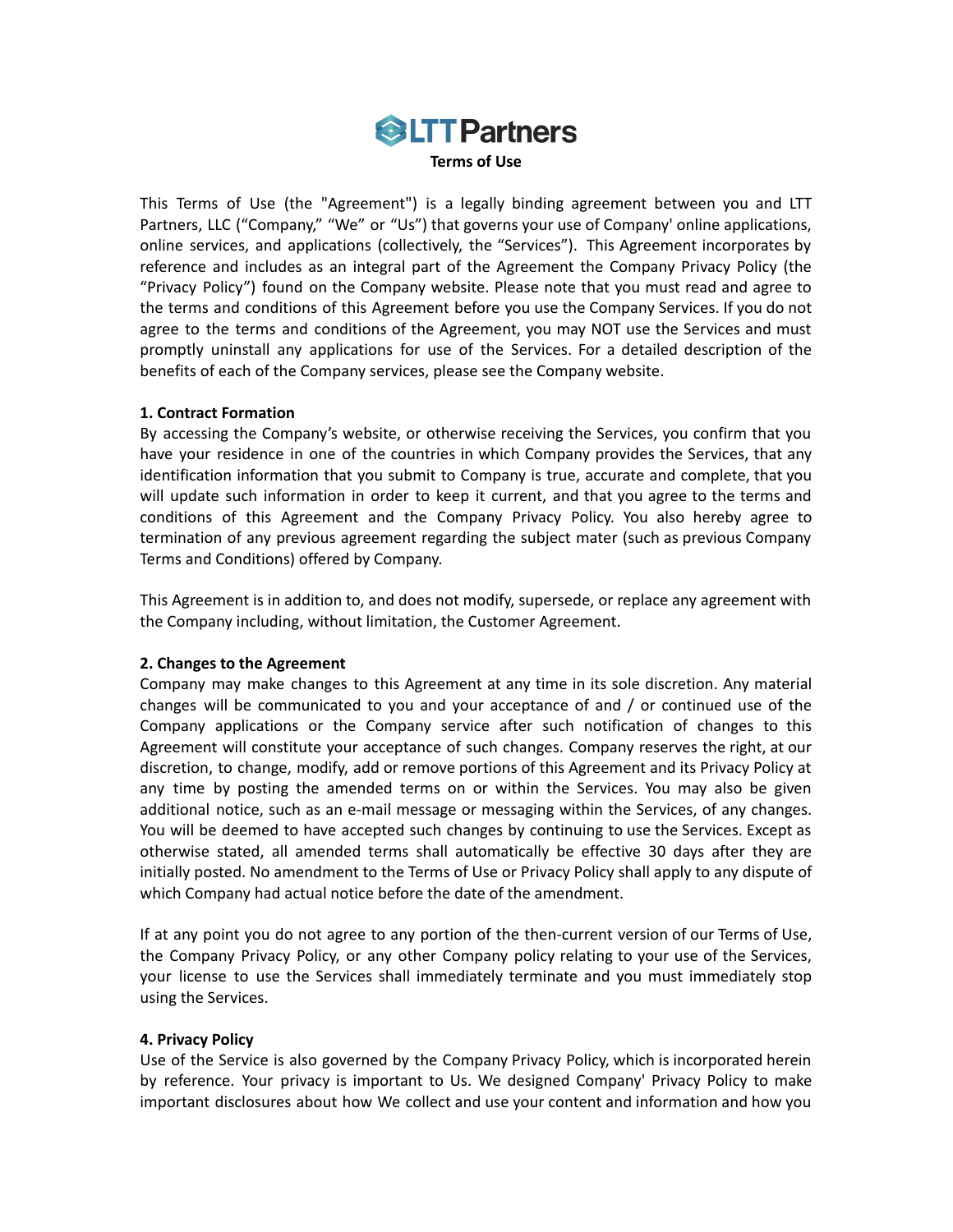can use the Service to share such information with others. We encourage you to read the Company Privacy Policy carefully and use it to make informed decisions. By creating an account or accessing or using the Services you accept and agree to be bound by these Terms of Use and consent to the collection, use and storage of your information as outlined in the Company Privacy Policy.

# **5. License**

# 5.1. Grant of a Limited License to Use the Service

Subject to your agreement and continuing compliance with these Terms of Use and any other relevant Company policies or agreements, such as the Supplier Agreement, Company grants you a non-exclusive, non-transferable, revocable limited license to access and use the Service solely for addition to your businesses services, as outlined in the Supplier Agreement, or for business growth purposes. You agree not to use the Service for any other purpose.

# 5.2. Accessing the Services

By accessing or using the Services, including browsing the Company website, you accept and agree to these Terms of Use and the Privacy Policy. You may also be required to register an account and provide accurate information about your identity. You warrant that you are not prohibited from receiving products of U.S. origin, including services or software. You must provide all equipment and software necessary to connect to the Services, including, but not limited to, a desktop or laptop computer and/or mobile device that is suitable to connect with and use the Services. You are responsible for any fees, including internet connection or mobile fees that you incur when accessing the Services. The Company may establish policies and procedures governing access to the Services, including passwords, and policies governing support for approved browsers, devices, reasonable use levels and access. You are responsible for compliance with such policies and procedures.

## 5.3. Use of the Service

The following restrictions apply to the use of the Service:

- 1 You shall not create an account or make use of the Services if you do not have a bona fide interest in doing business with the Company, including receiving services or purchasing products from the Company;
- 2 You shall monitor your account to restrict use by unauthorized employees, contractors or associates. You accept full responsibility for any unauthorized use of the Service by anyone in connection with your account. You are responsible for any use of your credit card or other payment instrument on your account;
- 3 You shall not have more than one account, at any given time, and shall not create an account using a false identity or information, or on behalf of someone other than yourself;
- 4 You shall not have an account or use the Services if you have previously been removed by Company or previously been banned from utilizing any Company services;
- 5 You shall not use your account to advertise, solicit, or transmit any commercial advertisements, including chain letters, junk e-mail or repetitive messages (spam) to anyone;
- 6 You shall not use your account to engage in any illegal conduct.

## 5.4. Account Information

When creating or updating an Account, you may be required to provide Company with certain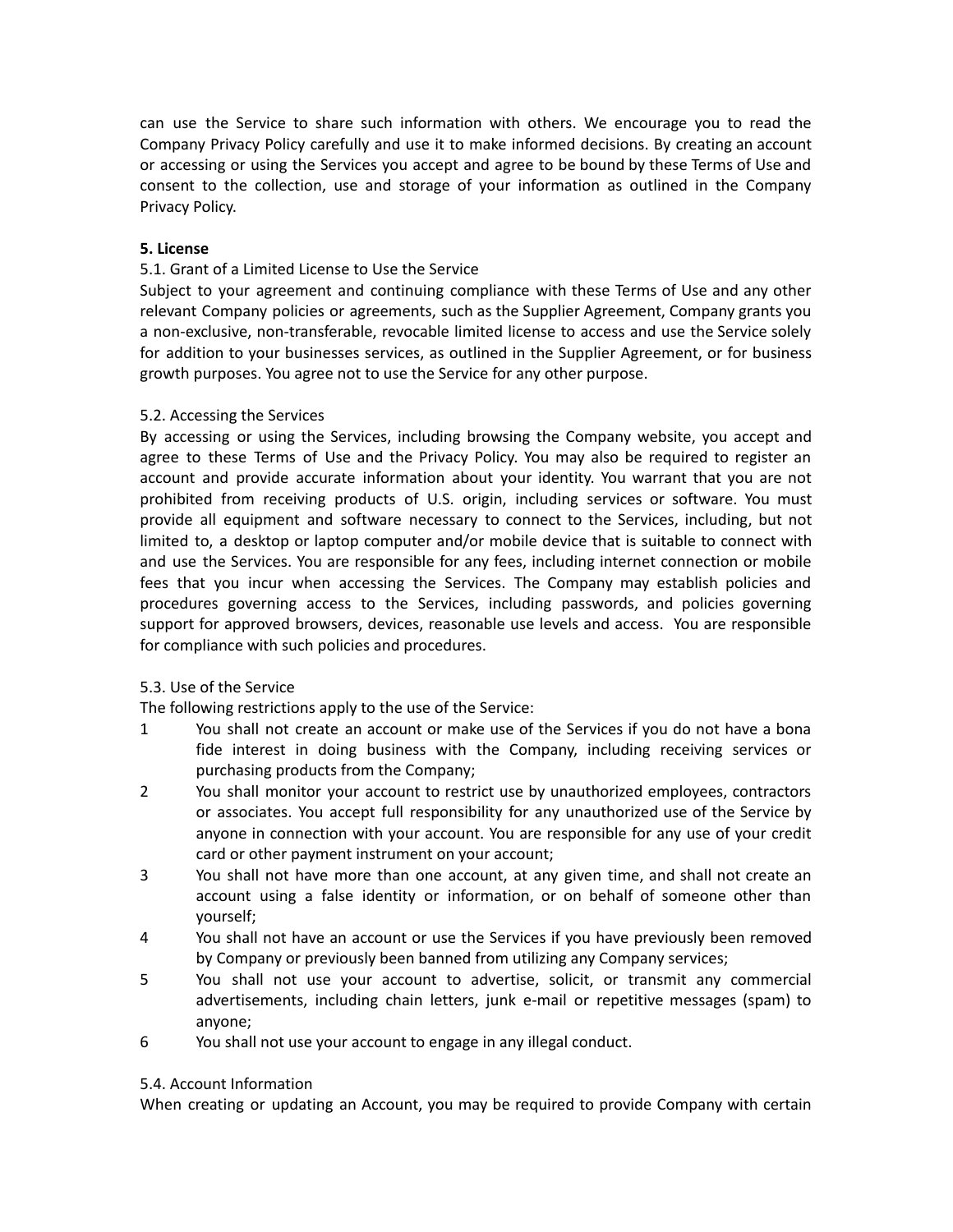personal information, which may include your name, e-mail address, and business profile information. This information will be held and used in accordance with the Company's Privacy Policy and relevant "just-in-time" notices, if any, provided at the point of information collection or use. You agree that you will supply accurate and complete information to Company, and that you will update that information promptly after it changes.

## 5.5. Username and Password

During the account creation process, you may be required to select a password ("Login Information"). The following rules govern the security of your Login Information: You are solely responsible for maintaining the confidentiality of the Login Information, and you will be responsible for all uses of the Login Information, including purchases, whether or not authorized by you;

The Company reserves the right to remove or reclaim any usernames at any time and for any reason, including but not limited to claims by a third party that a username violates such third party's rights.

# 5.6. License Limitations

Any use of the Services in violation of these License Limitations is strictly prohibited, can result in the immediate revocation of your limited license granted, and may subject you to liability for violations of law. ANY ATTEMPT BY YOU TO DISRUPT OR INTERFERE WITH THE SERVICE INCLUDING UNDERMINING OR MANIPULATING THE LEGITIMATE OPERATION OF ANY SERVICE IS A VIOLATION OF THIS AGREEMENT AND MAY BE A VIOLATION OF CRIMINAL AND CIVIL LAWS.

You agree that you will not, under any circumstances, engage in any act that Company deems to be in conflict with the spirit or intent of the Services, including but not limited to circumventing or manipulating this Agreement, our service rules, site and service mechanics or policies.

# 5.7 Suspension and Termination of Account and Service

WITHOUT LIMITING ANY OTHER REMEDIES, THE COMPANY MAY LIMIT, SUSPEND, TERMINATE, MODIFY, OR DELETE ACCOUNTS OR ACCESS TO THE SERVICE OR PORTIONS THEREOF IF YOU ARE, OR COMPANY SUSPECTS THAT YOU ARE, FAILING TO COMPLY WITH ANY OF THESE TERMS OF SERVICE AND USE OR FOR ANY ACTUAL OR SUSPECTED ILLEGAL OR IMPROPER USE OF THE SERVICE, WITH OR WITHOUT NOTICE TO YOU. YOU CAN LOSE YOUR USER NAME AND PERSONA AS A RESULT OF ACCOUNT TERMINATION OR LIMITATION.

WITHOUT LIMITING OUR OTHER REMEDIES, WE MAY LIMIT, SUSPEND OR TERMINATE THE SERVICE AND USER ACCOUNTS OR PORTIONS THEREOF, IF WE BELIEVE THAT THEY ARE INFRINGING THE INTELLECTUAL PROPERTY RIGHTS OF THIRD PARTIES, OR ACTING INCONSISTENTLY WITH THE LETTER OR SPIRIT OF OUR TERMS OR POLICIES. ADDITIONALLY, WE MAY, IN APPROPRIATE CIRCUMSTANCES AND AT OUR SOLE DISCRETION, SUSPEND OR TERMINATE ACCOUNTS OF USERS WHO MAY BE REPEAT INFRINGERS OF OUR INTELLECTUAL PROPERTY RIGHTS OR THIRD PARTY INTELLECTUAL PROPERTY RIGHTS.

# 5.8 Accessibility

LTT Partners seeks to provide an accessible resource in its website and online services. LTT Partners refers to guidance published by, among others, the US General Services Administration and W3C, and seeks to implement features that embody success under the WCAG 2.0 Level A criteria. LTT Partners works with service providers for cloud services who assert that they offer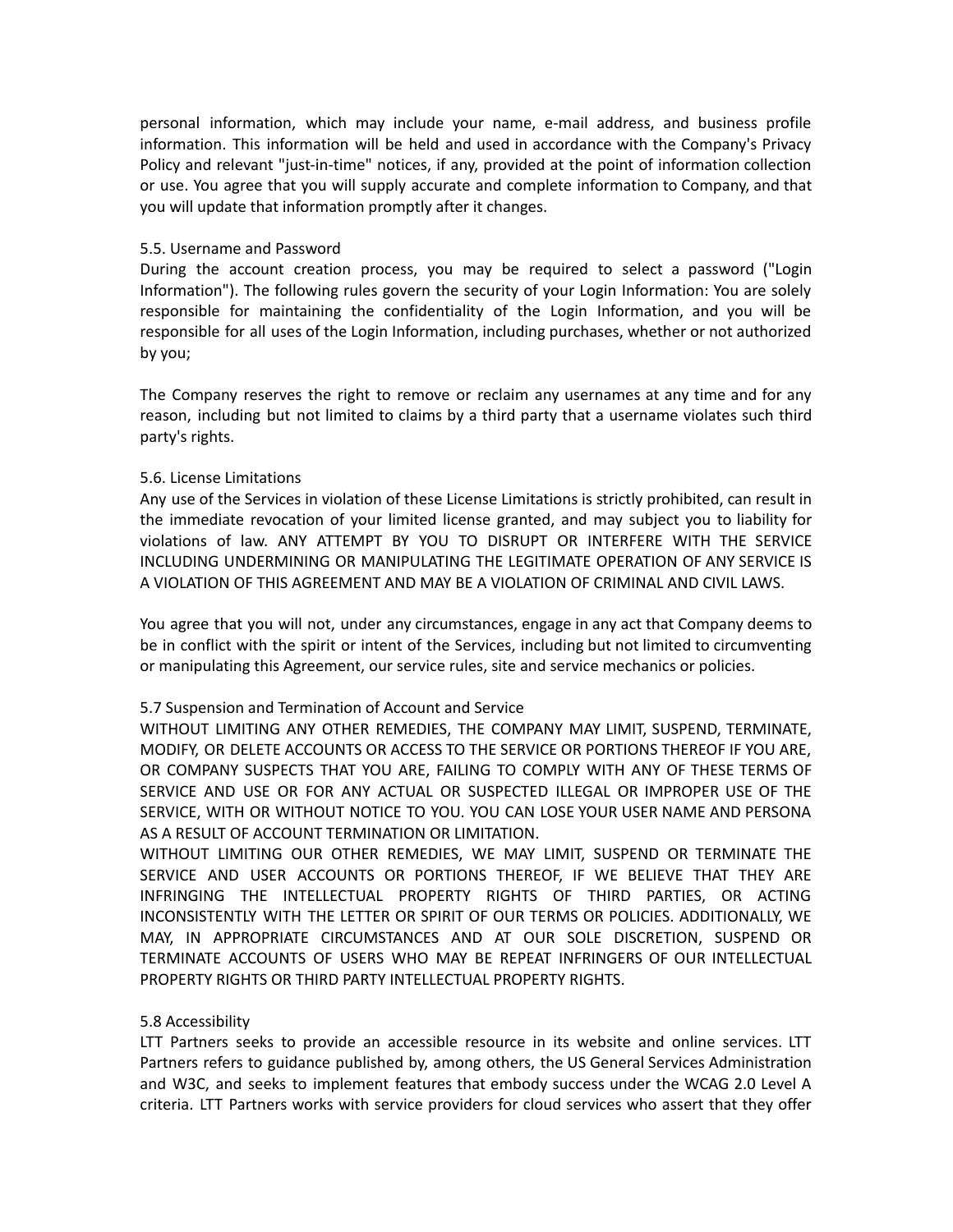accessible services.

## **6. Ownership**

The Services are copyrighted works owned by, or licensed to, the Company. The Company reserves all rights, including without limitation, all intellectual property rights or other proprietary rights, in connection with the Services.

Company has created, owns, has licensed, or otherwise has rights to use all of the content that appears in the Services. Notwithstanding any provision to the contrary herein, you agree that you have no right or title in or to any content that appears in the Services.

## **7. UPDATES TO THE SERVICE**

You understand that the Services is an evolving one. Company may require that you accept updates to the Services and to Company's applications, when available, which you have installed on your computer or mobile device. You acknowledge and agree that Company may update the Services with or without notifying you. You may need to update third party software from time to time in order to receive the Service and access the Company services.

## **8. DISCLAIMERS / LIMITATIONS / WAIVERS / INDEMNIFICATION**

Use of the Company's Services is subject to the limitations and conditions found in the company's policies found upon request.

## **9. DISPUTE RESOLUTION**

If a dispute arises between you and Company, our goal is to provide you with a neutral and cost effective means of resolving the dispute quickly. Accordingly, you and Company agree that We will resolve any claim or controversy at law or equity that arises out of this Agreement or the Service (a "Claim") in accordance with subsection 9.1 below or as We and you otherwise agree in writing. Before resorting to these alternatives, We strongly encourage you to first contact Us directly to seek a resolution by emailing us at support@lttpartners.com. We will consider reasonable requests to resolve the dispute through alternative dispute resolution procedures, such as mediation or arbitration, as alternatives to litigation.

## **9.1 Law and Forum for Legal Disputes**

This Agreement and any dispute arising out of or related to it or the Services shall be governed in all respects by the laws of the State of Oregon as they apply to agreements entered into and to be performed entirely within Oregon between Oregon residents, without regard to conflict of law provisions. You agree that any claim or dispute you may have against Company must be resolved exclusively by a state or federal court located in Multnomah County, Oregon. You agree to submit to the personal jurisdiction of the courts located within Multnomah County, Oregon for the purpose of litigating all such claims or disputes.

# **10. GENERAL PROVISIONS**

## 10.1. Assignment

Company may assign or delegate these Terms of Use and the Company Privacy Policy, in whole or in part, to any person or entity at any time with or without your consent. You may not assign